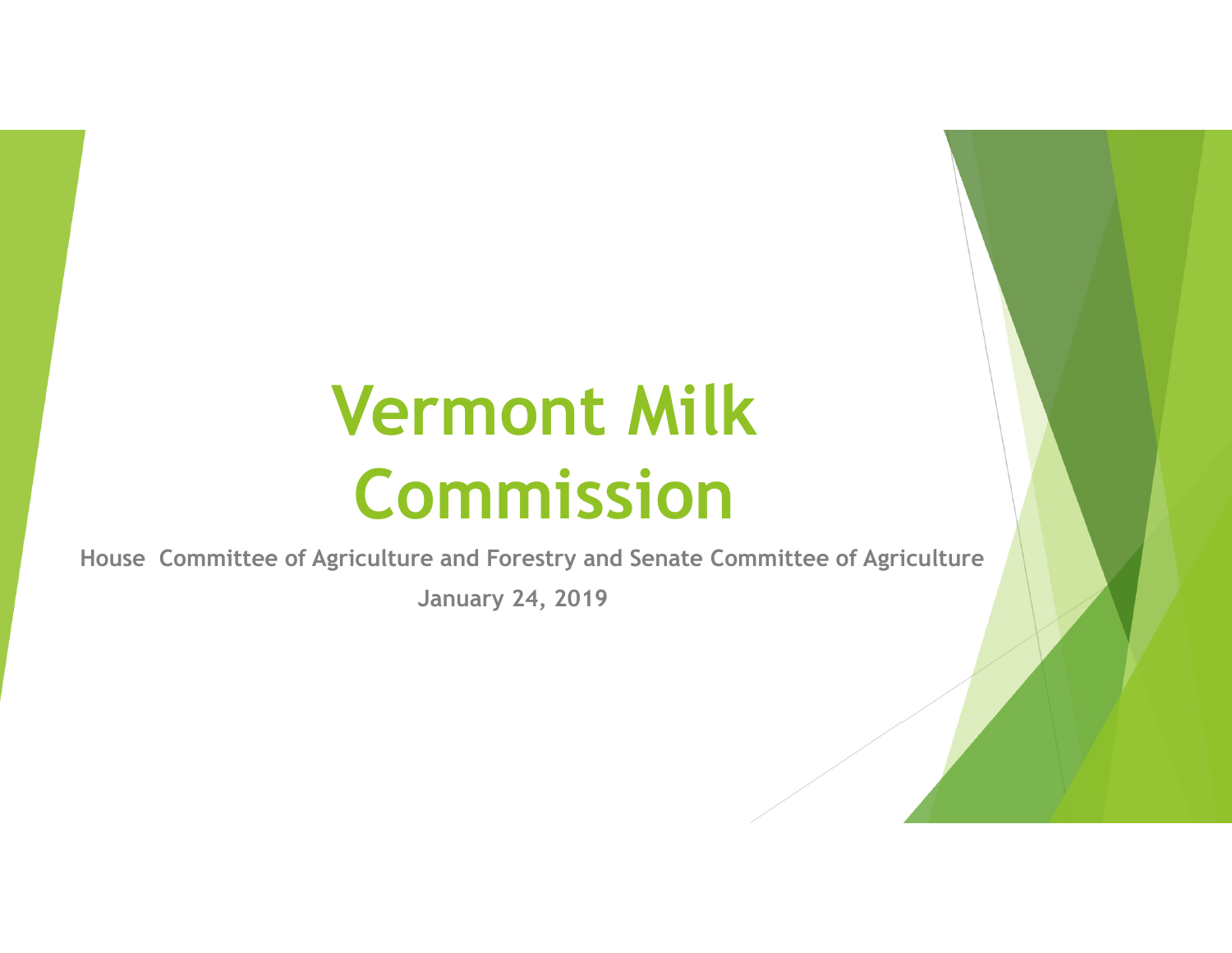- $\blacktriangleright$ Title 6: Agriculture
- $\blacktriangleright$ Chapter 161: Vermont Milk Commission from Sections 2921 – <sup>2938</sup>
- $\blacktriangleright$ Purpose
- $\blacktriangleright$  Protect and promote the public welfare by insuring at all times an adequate supply of clean, pure milk and cream of proper quality to meet the needs of the inhabitants of this State;
- $\blacktriangleright$  To ensure the continuing economic vitality of the dairy industry by stabilizing the price received by farmers for their milk at a level allowing them an equitable rate of return.
- $\blacktriangleright$  Accomplished through regulation of the milk-marketing industry, and through control in general, consistent with constitutional limitations, of the price of all **fluid dairy** products sold or offered or exposed for sale to the inhabitants of this State and by Vermont farmers, to the end that the public health and economic welfare of the State shall not be menaced or jeopardized. (1965, No. 175, § 39; amended 1991, No. 17, § 2, eff. April 4, 1991.)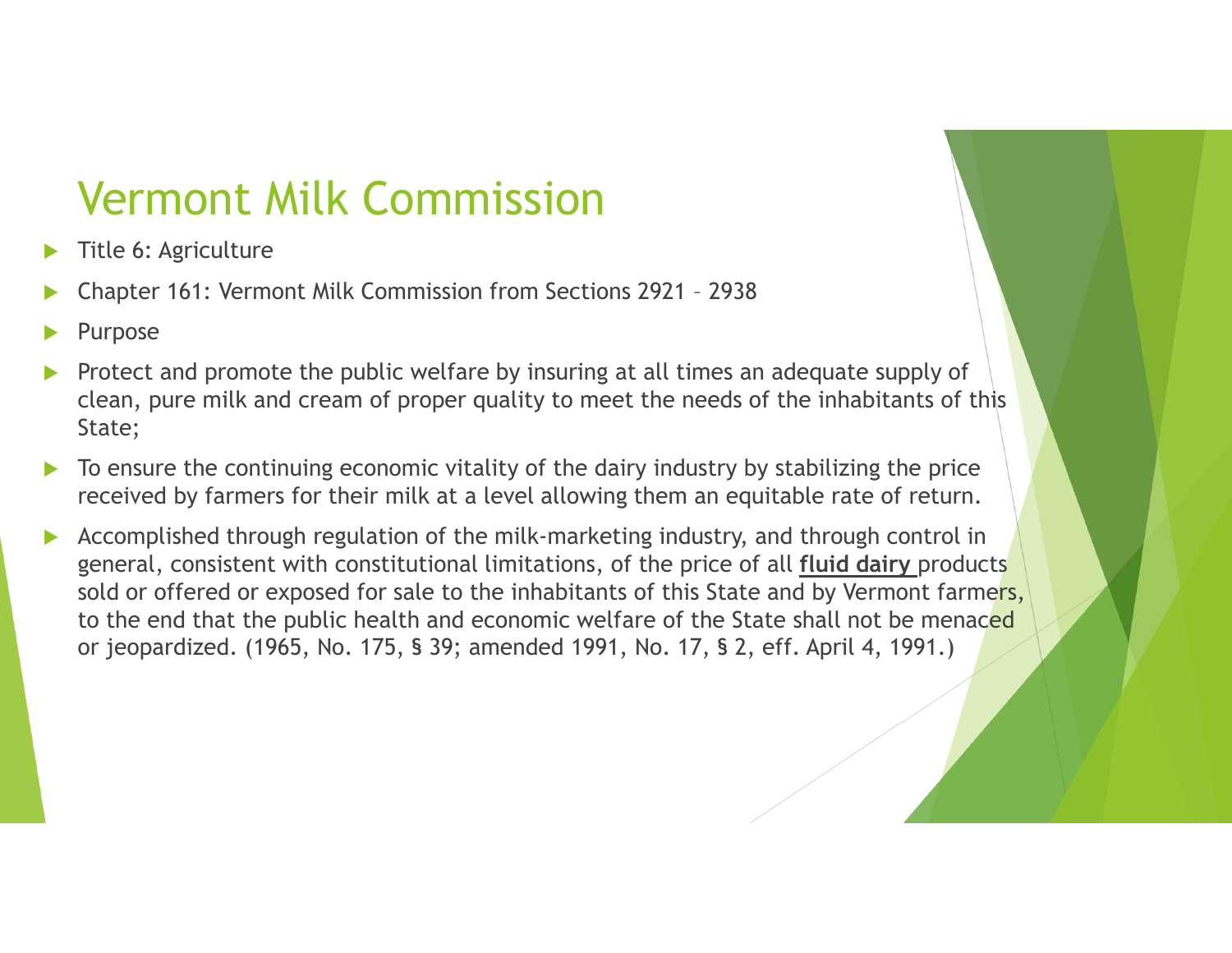- $\blacktriangleright$ Milk Commission Members
- $\blacktriangleright$  Two dairy farmers with knowledge of the production and marketing of dairy products.
	- $\blacktriangleright$ **Paul Doton, Woodstock – 2-year term**
	- **Harold Howrigan, Fairfield – 3-year term**ь
- One milk handler with knowledge and experience in the marketing of dairy products.  $\blacktriangleright$ 
	- ь **Jerry Booth, H.P. Hood, Barre, – 3-year term**
- $\blacktriangleright$  Two members representing milk consumers and having no pecuniary interest in the sale of milk or milk products.
	- ь **Jane Clifford, Straksboro – 3 -year term**
	- **Linda Berlin, S. Burlington – 1-year term** $\blacktriangleright$
- One dairy farmer, who does not serve on the board of directors of any organization which handles or  $\blacktriangleright$ processes dairy products, nor is an officer of any organized farm organization in the State.
	- ь **Reg Chaput, North Troy – 3-year term**
- $\blacktriangleright$  One member from the House Committee on Agriculture chosen by the Speaker.
	- ▶ **Representative Richard Lawrence, Lyndonville representing Caledonia - <sup>4</sup>**
- $\blacktriangleright$  One member from the Senate Committee on Agriculture chosen by the President Pro Tempore of the Senate.
	- $\blacktriangleright$ **Senator Robert Starr, North Troy representing Essex-Orleans District**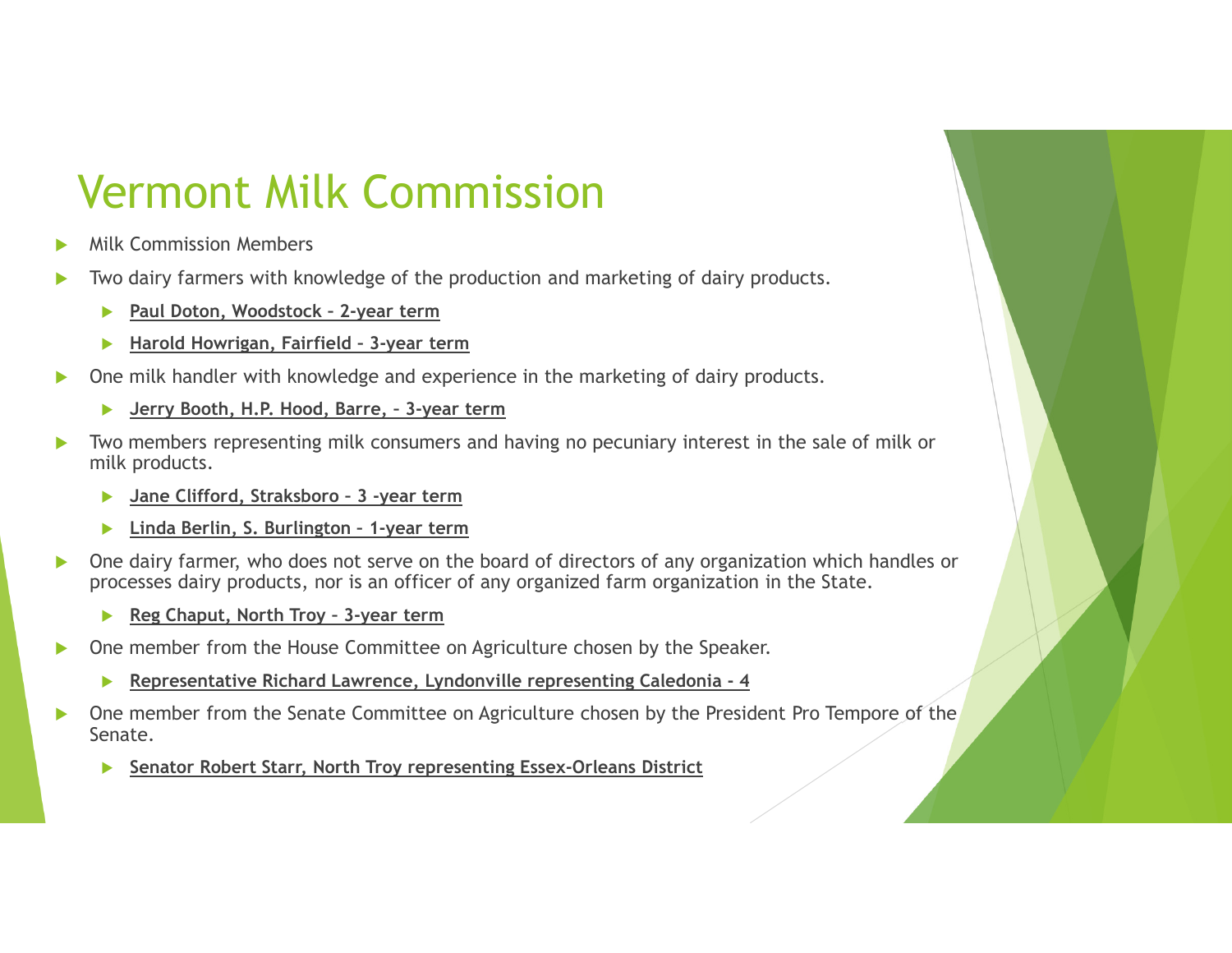| Category                                                     | <b>Total</b> | <b>Total year</b><br>prior | % change prior<br>year |
|--------------------------------------------------------------|--------------|----------------------------|------------------------|
| Milk Income - 2018 FMMO<br>milk price                        | \$524,280    | \$570,520                  | $-8.1%$                |
| <b>USDA Total Costs 2017</b>                                 |              | \$871,420 \$1,207,680      | $-27.8%$               |
| <b>USDA Value of milking cows</b><br>170 cows- 2018          | \$212,500    | \$289,000                  | $-26.5%$               |
| <b>USDA Value of Springing</b><br>Heifer (40/year) 2018      | \$55,000     | \$64,000                   | $-14.1%$               |
| <b>Holstein Heifer Calf</b><br>(40/year) 2018                | \$2,760      | \$8,160                    | $-66.2%$               |
| <b>USDA Beef Price Cow (700</b><br>lbs. dressed weight) 2018 | \$452.34     | \$486.92                   | $-3.5%$                |
| <b>USDA Interest Expense per</b><br><b>Cwt. 2017</b>         | \$2,380      | \$1,700                    | 40%                    |

 $\blacktriangleright$  **Dairy Situation very challenging for farmers across the US and in Vermont**

- **Challenge areas for an average size farm in VT**
- **Average size farm 170 cows making 3.4 million pounds of milk per year.**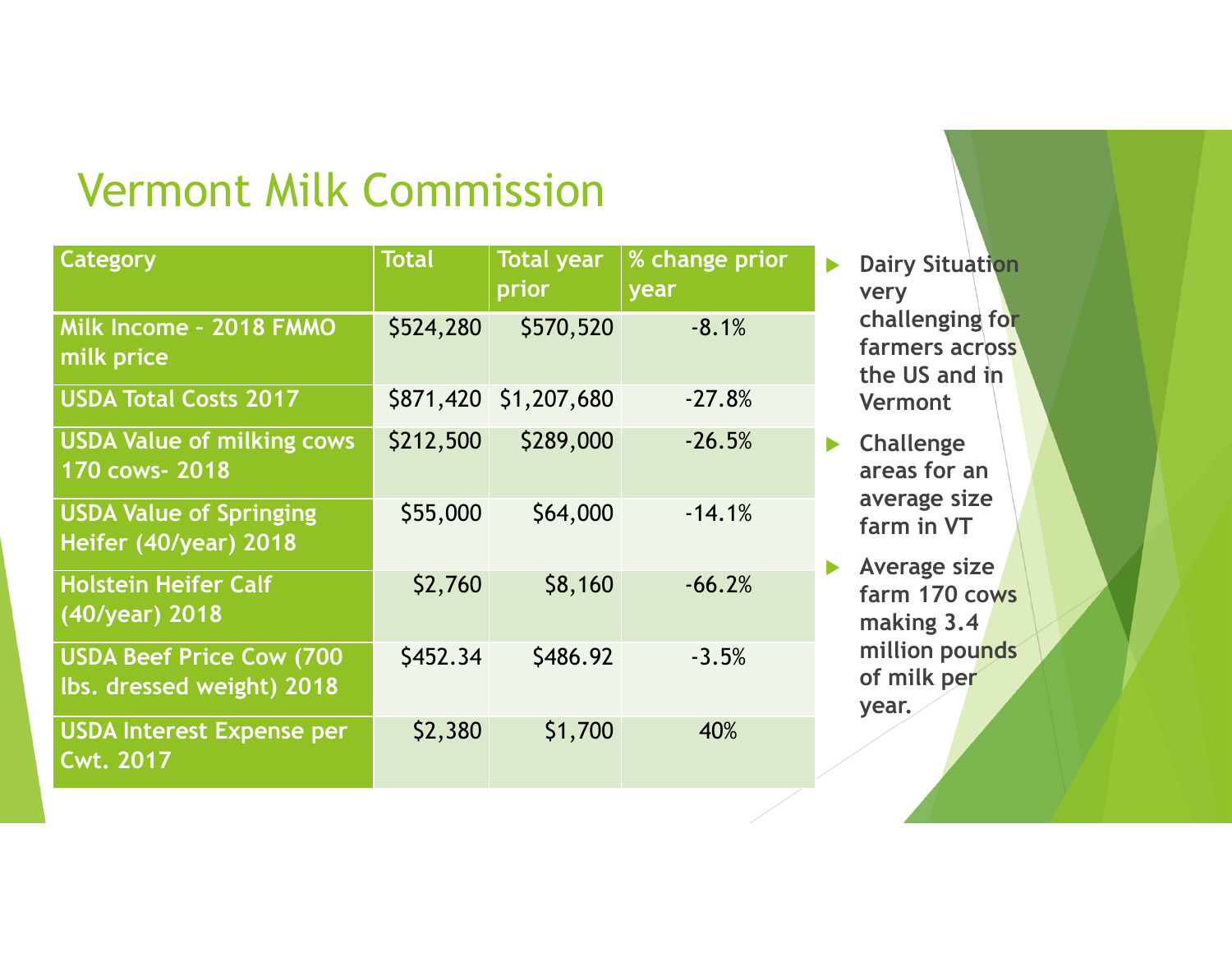- Secretary Tebbetts received a letter from Senator Robert Starr and<br>Remaxementius Cambre Pertridue on Hau 13, 2019 memorius the So Representative Carolyn Partridge on May 12, 2018 requesting the Secretary to:
	- $\blacktriangleright$  *"immediately convene a series of meetings with cooperative leaders to explore implementation of a comprehensive supply management plan for the Vermont dairy industry.*
- $\blacktriangleright$  The letter further requested that the supply management working group be composed of cooperative leadership and their respective economists from St. Albans Cooperative Creamery, Inc., Agri-Mark, Inc., Dairy Farmers of America and Land O' Lakes as well as Senator Starr and Representative Richard Lawrence who both are appointed to the Vermont Milk Commission. The working groups additional charge included:
	- *"this leadership group should consider and report back to the Vermont Milk Commission about how continued State financial support of the State's dairy industry can serve as incentive and support for implementation of such a plan.*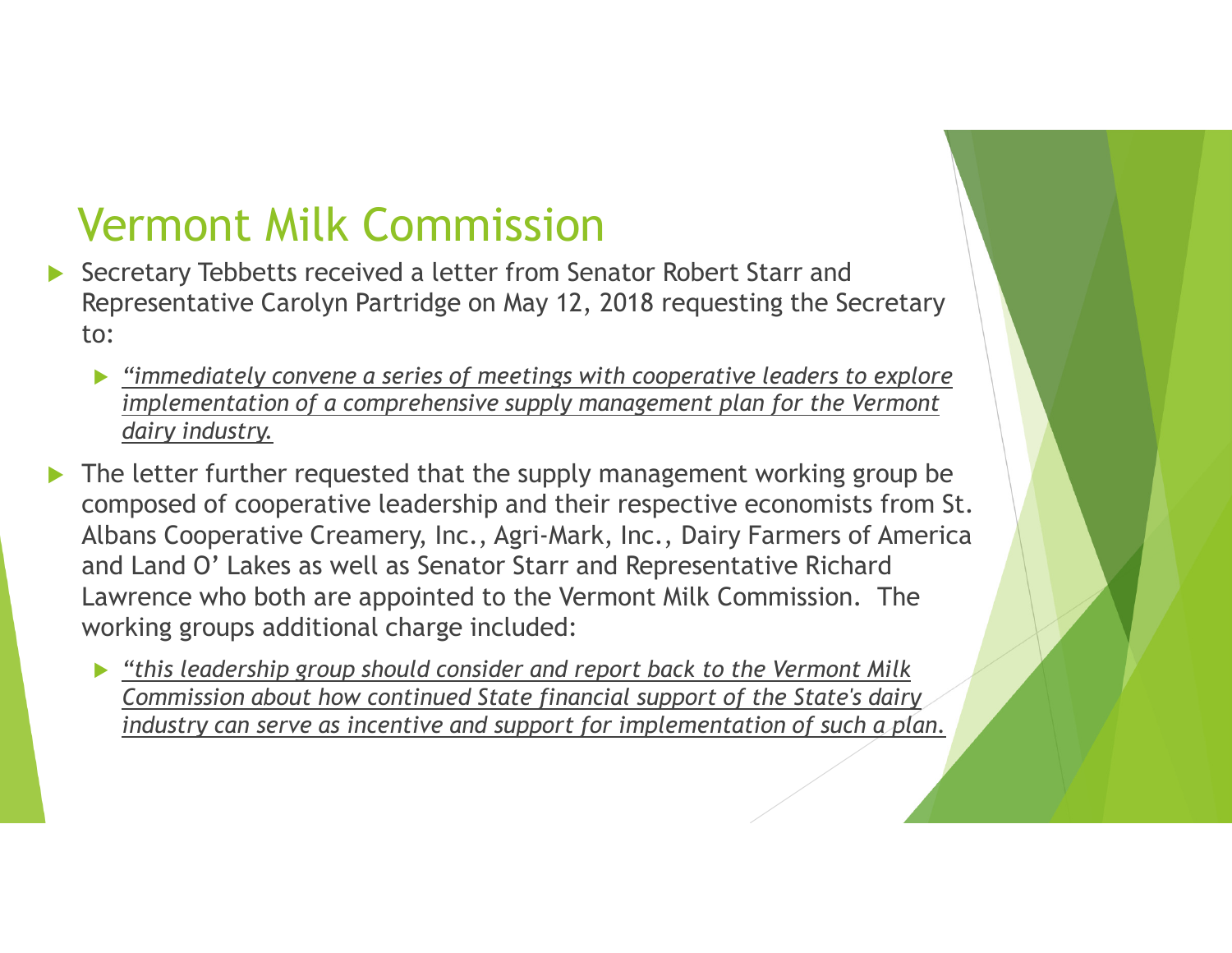The Supply Management Working group was composed of the following individuals:

| Name                                      | <b>Organization</b>                         | <b>Title</b>                                          |  |  |
|-------------------------------------------|---------------------------------------------|-------------------------------------------------------|--|--|
| Leon Berthiaume                           | St. Albans Cooperative<br>Creamery, Inc.    | <b>General Manager</b>                                |  |  |
| <b>Kiersten Bourgeois</b>                 | St. Albans Cooperative<br>Creamery, Inc.    | <b>Business Development</b>                           |  |  |
| <b>Bill Cummings</b>                      | <b>Dairy Farmers of America</b>             | Vice President, Northeast Area<br><b>Operations</b>   |  |  |
| <b>Chris Allen</b>                        | Dairy Farmers of America                    | Senior Director of Dairy Marketing                    |  |  |
| <b>Catherine DeRonde</b>                  | Agri-Mark, Inc.                             | Economist                                             |  |  |
| <b>Bob Wellington</b>                     | Agri-Mark, Inc.                             | Vice President, Economics & Policy                    |  |  |
| <b>Darin Hansen</b>                       | <b>Land O Lakes</b>                         | <b>Member Relations</b>                               |  |  |
| <b>Senator Bobby Starr</b>                | <b>VT Senator</b>                           |                                                       |  |  |
| <b>Representative Richard</b><br>Lawrence | <b>VT Representative</b>                    |                                                       |  |  |
| <b>Anson Tebbetts</b>                     | VT Agency of Agriculture,<br>Food & Markets | Secretary                                             |  |  |
| <b>Diane Bothfeld</b>                     | VT Agency of Agriculture,<br>Food & Markets | Director of Administrative Services &<br>Dairy Policy |  |  |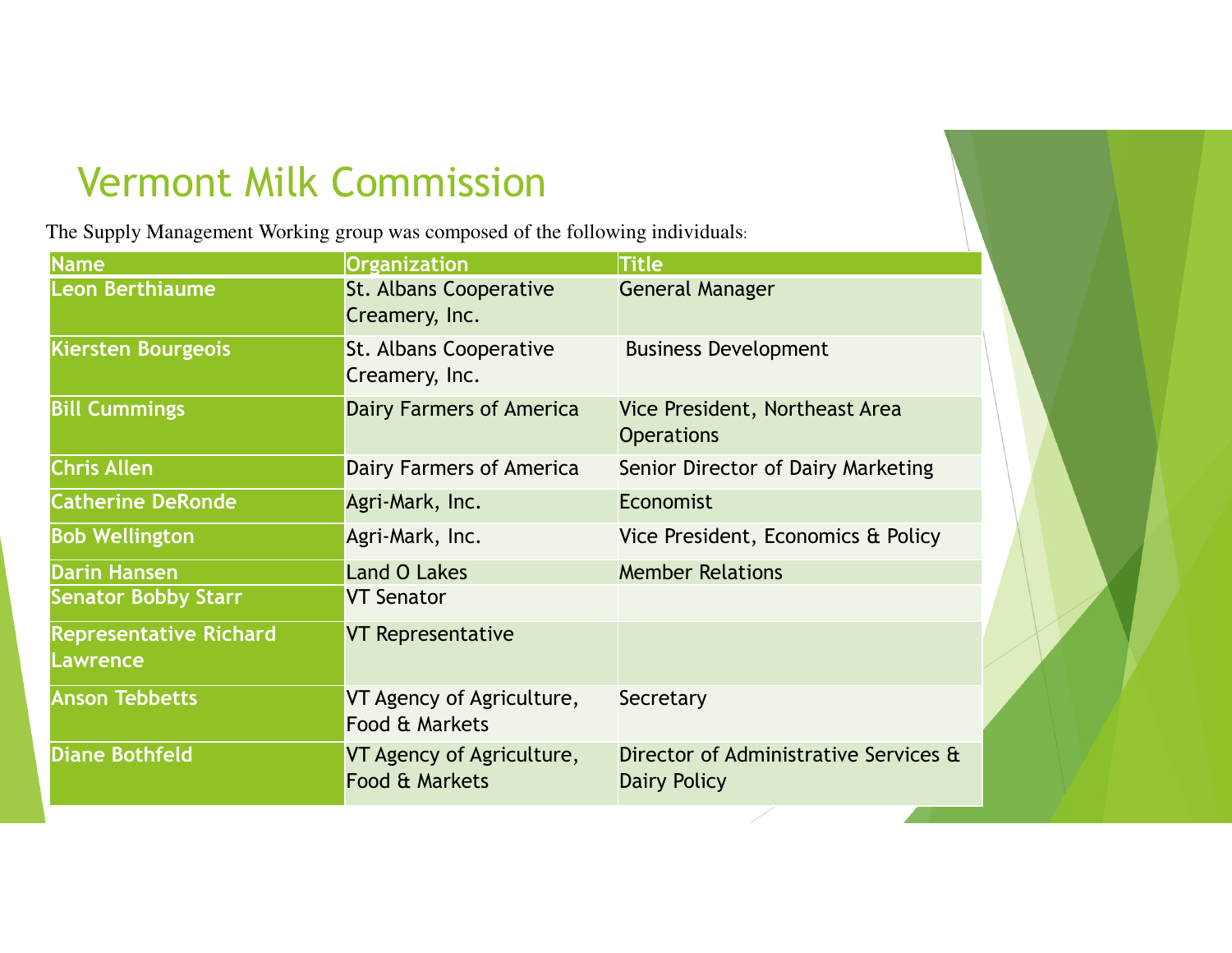- $\blacktriangleright$  The Supply Management Working Group reviewed many different types of growth management and price stabiliztion programs.
- $\blacktriangleright$  The group did not want to select one specific type of growth management or price stabilization program
- $\blacktriangleright$ Group provided parameters for a program.
- $\blacktriangleright$  The Supply Management Working group met three times and made the following recommendations to the Milk Commission:
	- Any dairy price stabilization or growth management program would need to be implemented at the national level.
	- **Dairy farmer representation is critical on a board that works with the Federal Communisty** Government.
	- **Program must not have barriers to new farmers starting dairy farming operations.**
	- $\blacktriangleright$ A two-tiered stabilization program is preferred.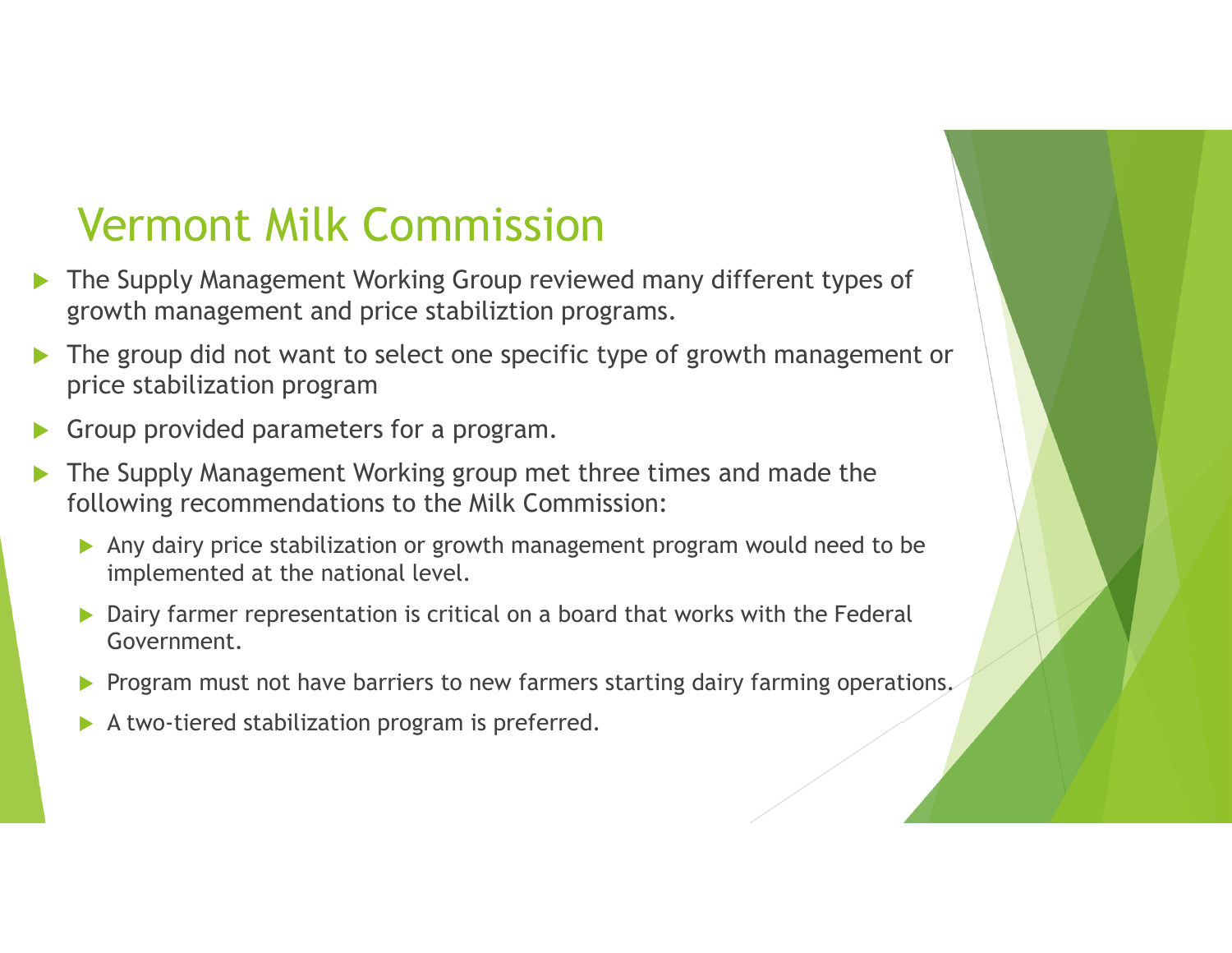|      |                              | Farm<br><b>Producti</b><br>on |     |                                   |                          |                     | <b>Commerc</b><br>ial Use          |                           |                  |                                     |
|------|------------------------------|-------------------------------|-----|-----------------------------------|--------------------------|---------------------|------------------------------------|---------------------------|------------------|-------------------------------------|
| Year | ing<br>com.<br>stocks<br>[A] | Beginn Producti<br>on         | use | <b>Farm Marketin</b><br>gs<br>[B] | Import Total<br>S<br>[C] | supply<br>$[A+B+C]$ | <b>Domestic</b><br>com.<br>Disapp. | Com.<br>exports com.<br>2 | Total<br>Disapp. | <b>Ending</b><br>com.<br>stocks $3$ |
| 2013 | 7,973                        | 201,231                       | 976 | 200,255                           | 5,311                    | 213,539             | 167,414                            | 38,548                    | 205,962          | 7,577                               |
| 2014 | 7,577                        | 206,054                       | 964 | 205,090                           | 5,627                    | 218,294             | 169,822                            | 39,038                    | 208,860          | 9,434                               |
| 2015 | 9,434                        | 208,597                       | 968 | 207,629                           | 5,986                    | 223,049             | 176,561                            | 37,337                    | 213,898          | 9,151                               |
| 2016 | 9,151                        | 212,405                       | 993 | 211,412                           | 6,500                    | 227,063             | 178,486                            | 39,052                    | 217,538          | 9,525                               |
| 2017 | 9,525                        | 215,466                       | 979 | 214,487                           | 6,053                    | 230,065             | 177,556                            | 40,715                    | 218,271          | 11,794                              |

 **Vermont Milk Commission Met on December 12 and January 15 to deliberate on recommendations to the Congressional Delegation and to the Vermont Legislature. USDA Annual commercial (com.) disappearance (disapp.), milk in all products, milk-equivalent skim-solids basis, 2013 – <sup>2017</sup> (millions of pounds)**

H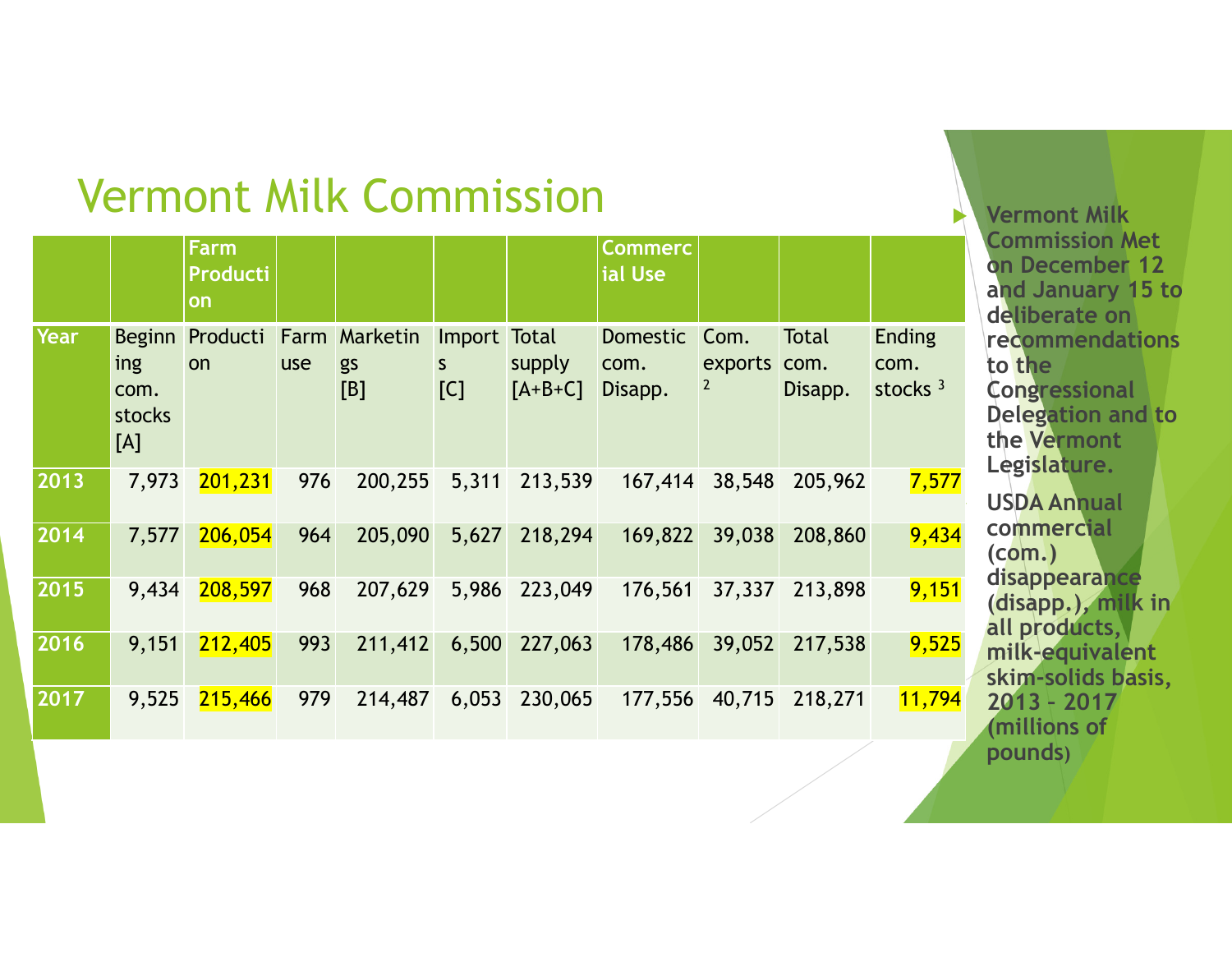- $\blacktriangleright$  The Milk Commission recommends a Growth Management Plan that would incorporate many detailed rules and regulations but would need to include the following topic areas:
	- A dairy farmer governance board working in conjunction with USDA. The National Dairy Board model could be used for farmer representation with addition of a dairy economist and two dairy processors.
	- $\blacktriangleright$ Determination of a base milk volume for individual producers
	- $\blacktriangleright$  Determination of the volume of milk required to meet domestic and export needs as well as a 30-day emergency stock of dairy products, nationally, regionally and to the individual dairy farmer
	- A means to provide strong signals to individual dairy farmers that milk over the required<br>demositie and overst volume and emergency stock is not desired domestic and export volume and emergency stock is not desired
	- $\blacktriangleright$ A means for new dairy farmers to join family operations and or start new individual dairy farms.
	- $\blacktriangleright$  Detailed rules and regulations for the merging of dairy farming operations, the dissolution of farm partnerships and other changes in business structures
- $\blacktriangleright$  The specific recommendations for a Growth Management Plan include:
	- $\blacktriangleright$ Implementation at a national level and must be mandatory for all dairy producers to take part.
	- $\blacktriangleright$ An administrative fee for all dairy farmers and a flat rate is supported.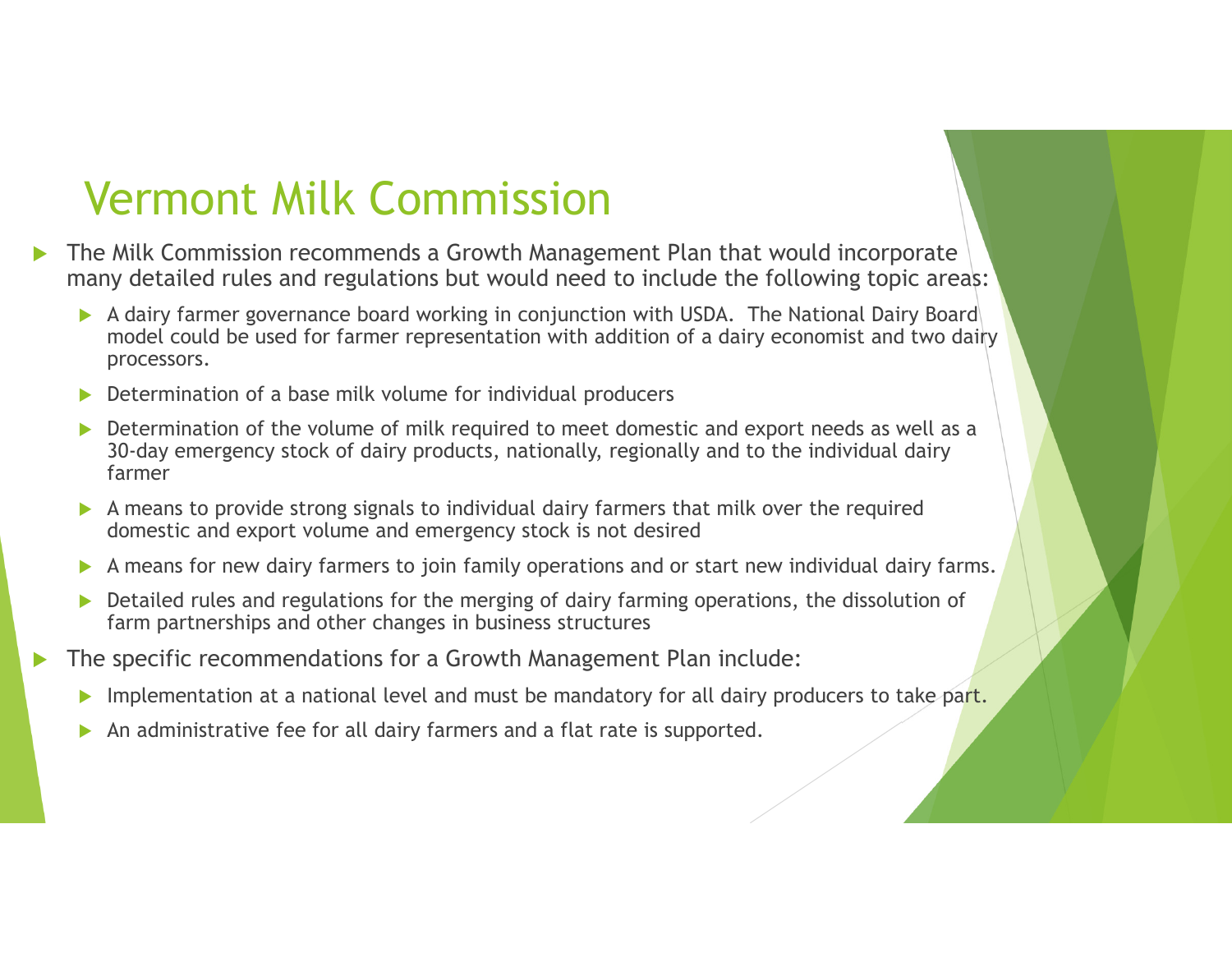- $\blacktriangleright$  Next Steps with Federal Delegation
	- $\blacktriangleright$ Request Milk Commission Meeting with Congressional Delegation
	- $\blacktriangleright$ Review information and request for federal action for a growth management plan.
- $\blacktriangleright$ ▶ Next Steps with farmers and dairy farm organizations
	- $\blacktriangleright$ Present information at VT Farm Show Dairy Update
	- $\blacktriangleright$ Provide report to National Farmers Union
	- $\blacktriangleright$ Provide report to Wisconsin Farmers Union
	- $\blacktriangleright$  Work with these groups to continue moving growth management plan forward and to determine areas of agreement
- $\blacktriangleright$  Work with Dairy Cooperatives and Dairy Organizations
	- $\blacktriangleright$ Discuss plan with dairy cooperative and request leadership present to NMPF and IDFA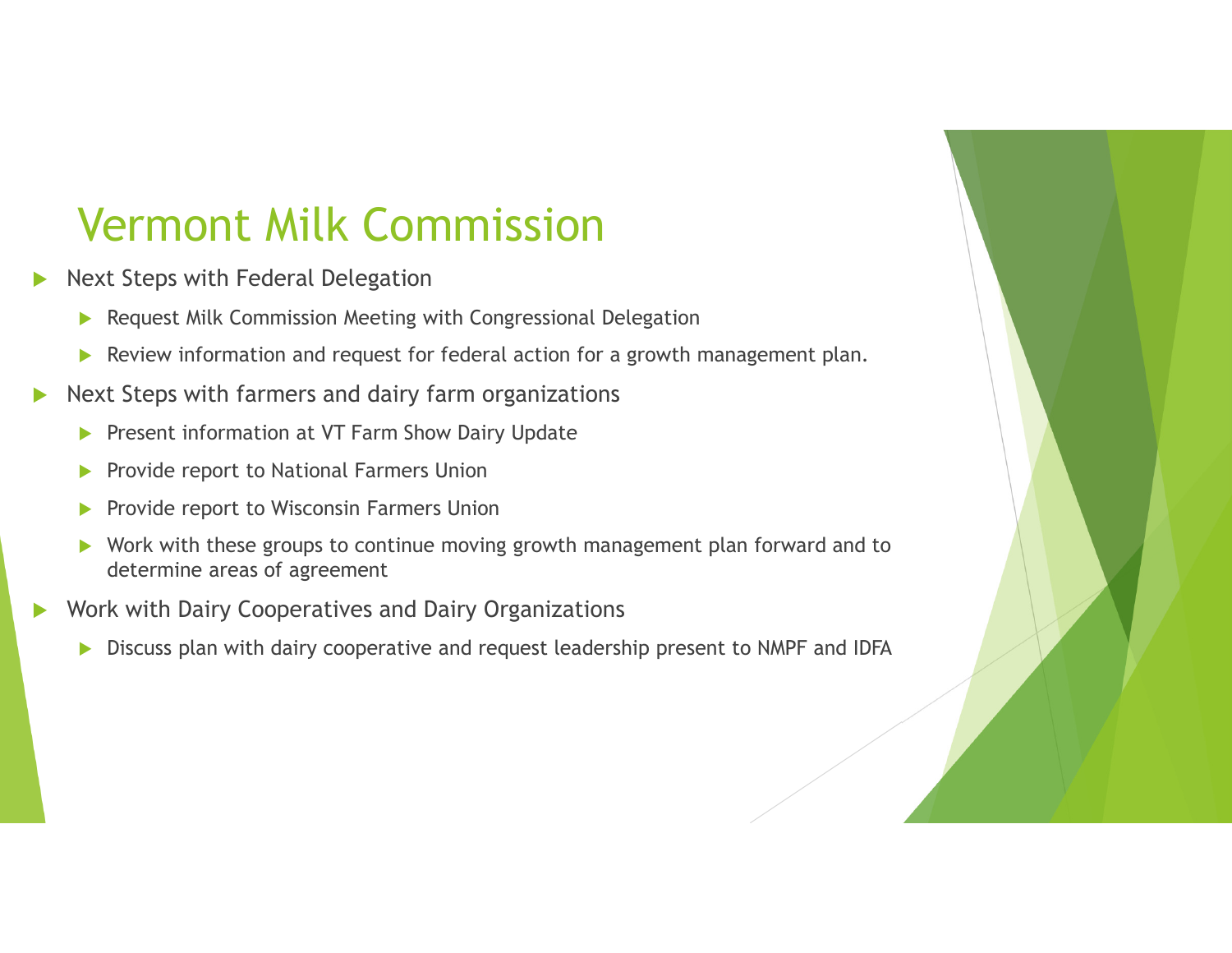- $\blacktriangleright$ Recommendations to the Vermont Legislature
- $\blacktriangleright$  **Truth in Labeling** - The dairy industry believes that Food and Drug Administration (FDA) has the authority to mandate label changes for nut and plant-based beverages to remove the word milk from their labels. The Milk Commission requests that the Vermont House and Senate Committees of Agriculture write comments to the FDA on the concerns with inaccurate labeling of all dairy products by the deadline of January 28, 2019.
- $\blacktriangleright$  **All Fat Levels of Milk In Schools and State Feeding Programs** - The Milk Commission recommends a full range of dairy products at all fat levels be offered at Vermont Schools and other facilities, such as state prisons, that serve meals and that the state of Vermont increase funding to allow for these changes.
- $\blacktriangleright$  **Grants for Upgrades and Installation of Energy Efficiency Activities** - The Milk Commission would also like to recommend that the Energy Efficiency Utilities (Efficiency Vermont) institute a granting program to assist dairy farmers to upgrade or add an additional bulk tank, milk chillers, plate coolers and heating and cooling systems for barns (heat pumps). A granting program for all these upgrades and installations, paying up to 75% of the costs with a 25% dairy farmer share, which could be in-kind, would be of great benefits to farmers, the electric grid and the environment.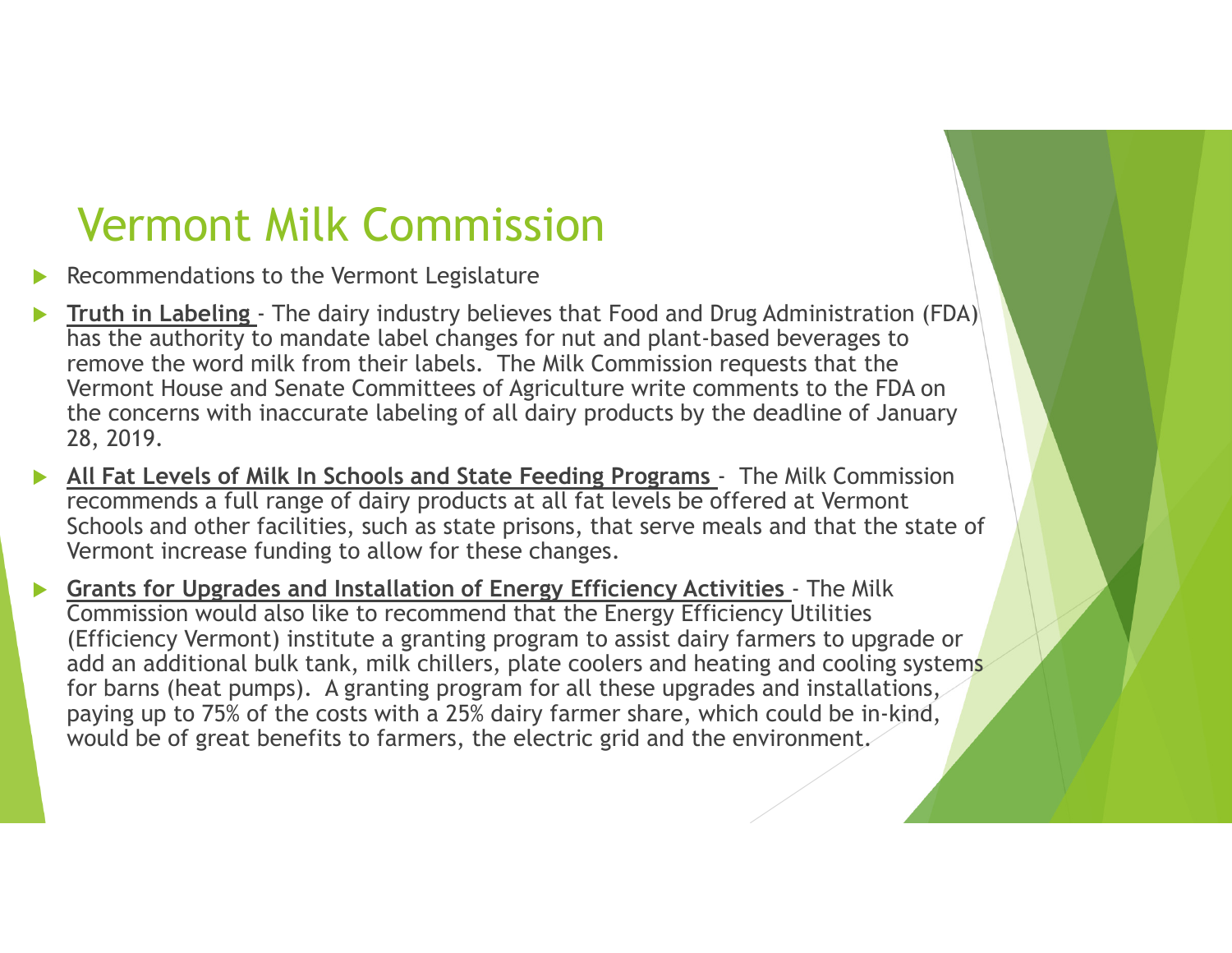- Recommendations to the Vermont Legislature  $\blacktriangleright$
- $\blacktriangleright$  Protect the Use Tax Abatement (Current Use) Program by not allowing changes that will increase the farmer cost.
- $\blacktriangleright$  Carbon Tax – Do not impact farmers twice by implementing a carbon tax and placing requirements on farmers to implement practices to reduce greenhouse gas emissions or mitigate climate change.
- $\blacktriangleright$  Don't over regulate –All farmers should be allowed to work on adopting and adapting to new regulations without continued updates and changes to these regulations. Do not implement regulations that will raise costs to dairy farmers.
- $\blacktriangleright$  The Legislature should consider providing incentives and assistance for dairy processing facilities to be developed and to upgrade facilities.
- $\blacktriangleright$  Broadband coverage for the state – There is still a lack of reliable broadband coverage throughout the state. Agriculture has ever growing needs for high speed broadband coverage for using the internet to price and market products and inputs as well the use of precision agriculture.